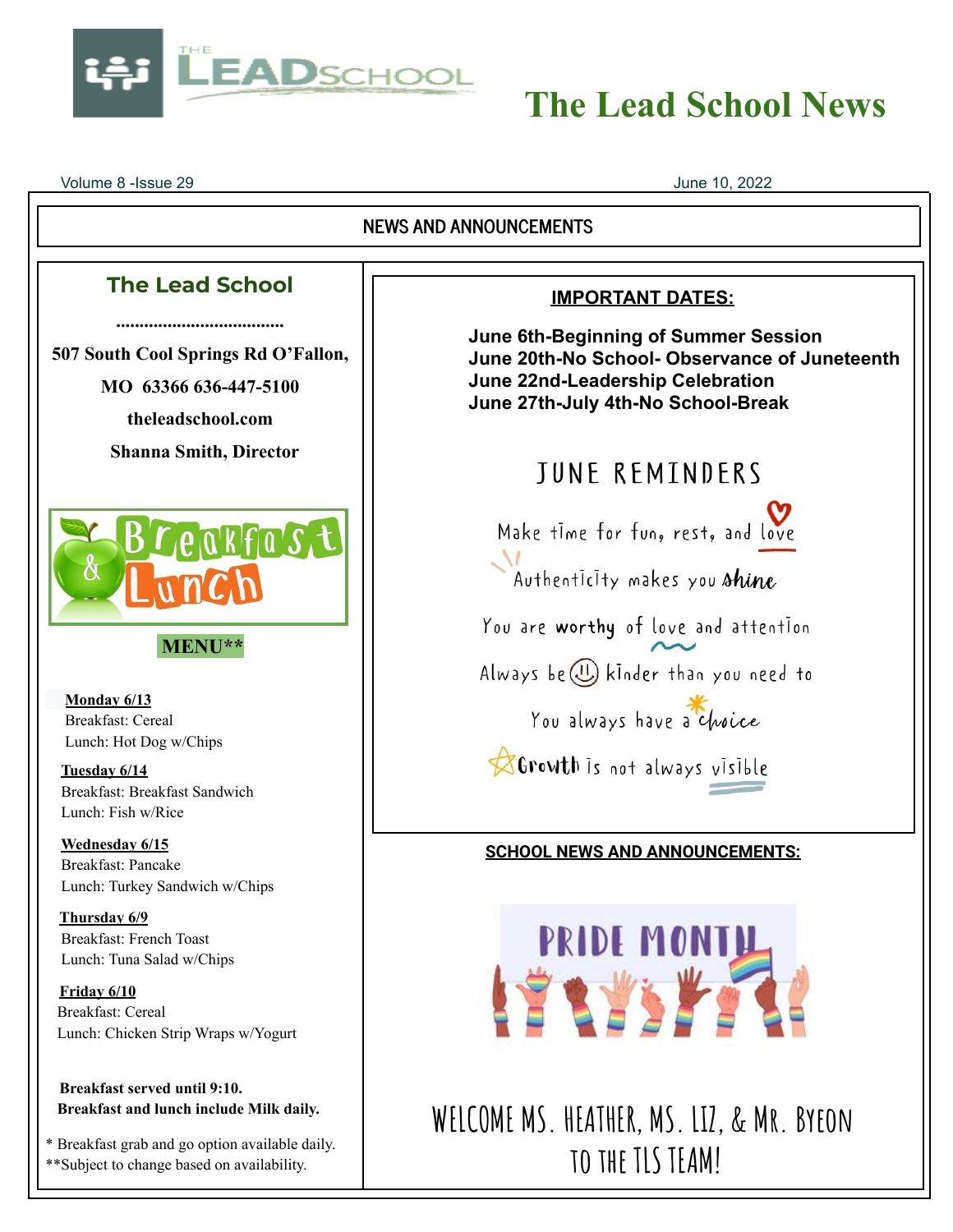## **Middle & High School News**

#### **Mr. Brad's Class**

**U.S. History:** Students are getting back into information about President Jackson's administration and everything happening in America leading up to the Civil War.

#### **Ms. Kayla's Class**

A Camping We Will Go! This week, we are focusing on reviewing skills for brainstorming and writing. We created a list of camping supplies. We wrote a scary story. We reviewed types of clouds by making a book. We completed a project to plan a camping trip. We learned about what a park ranger is and made smores!

#### **Ms. Ashley's Class**

Students will work on their individual PLP to earn credits towards their graduation. Middle schoolers reviewed figurative language by playing games and reading close examples.

#### **Mr. Josh's Class**

Students will work on the PLP they've selected, either ELA, History, or Math. In Pre-Alg, we completed an EasyCBM assessment and began the summer term reviewing solving equations.

#### **Ms. Marci's Class**

**Physical Science:** This week, the students learned about the moon and its phases. They did an activity to show the different phases.

**Speech:** This week, the students began their new elective. They have learned why it's important to study public speaking and how it can help us in our lives and future careers. The students also started their first speech about themselves.

#### **Music Appreciation:**

The students are working on their genre projects where they are becoming an expert on their genre. They will present their projects in a few weeks and give the students an assessment on the information they will be teaching their peers.

#### **Lower & Upper Elementary**

#### **Ms. Heather's Class**

Our theme this week is camping. I am enjoying getting to know my new students. This week, we made s'mores and learned about what a park ranger does. We made a collaborative scary story. Each student added their own section. In ELA, we reviewed conjunctions. I have a great group of kiddos!

#### **ASD (ACES) & BEST Programs**

#### **Ms. Colleen's Class**

**For Life Skills,** we sequenced the recipe and practiced microwave safety to make Microwave S'mores.

**For Academic Skills,** we read an article about camping and answered comprehension questions, as well as followed one and two-step written directions. We analyzed a bar graph about camping and made our own bar graph about favorite animals during science. We also reviewed counting money and telling time and the time of day.

**For Social Skills,** we practiced problem solving to play a game. We used our reasoning skills to answer questions about social situations. We also played Camping BINGO.